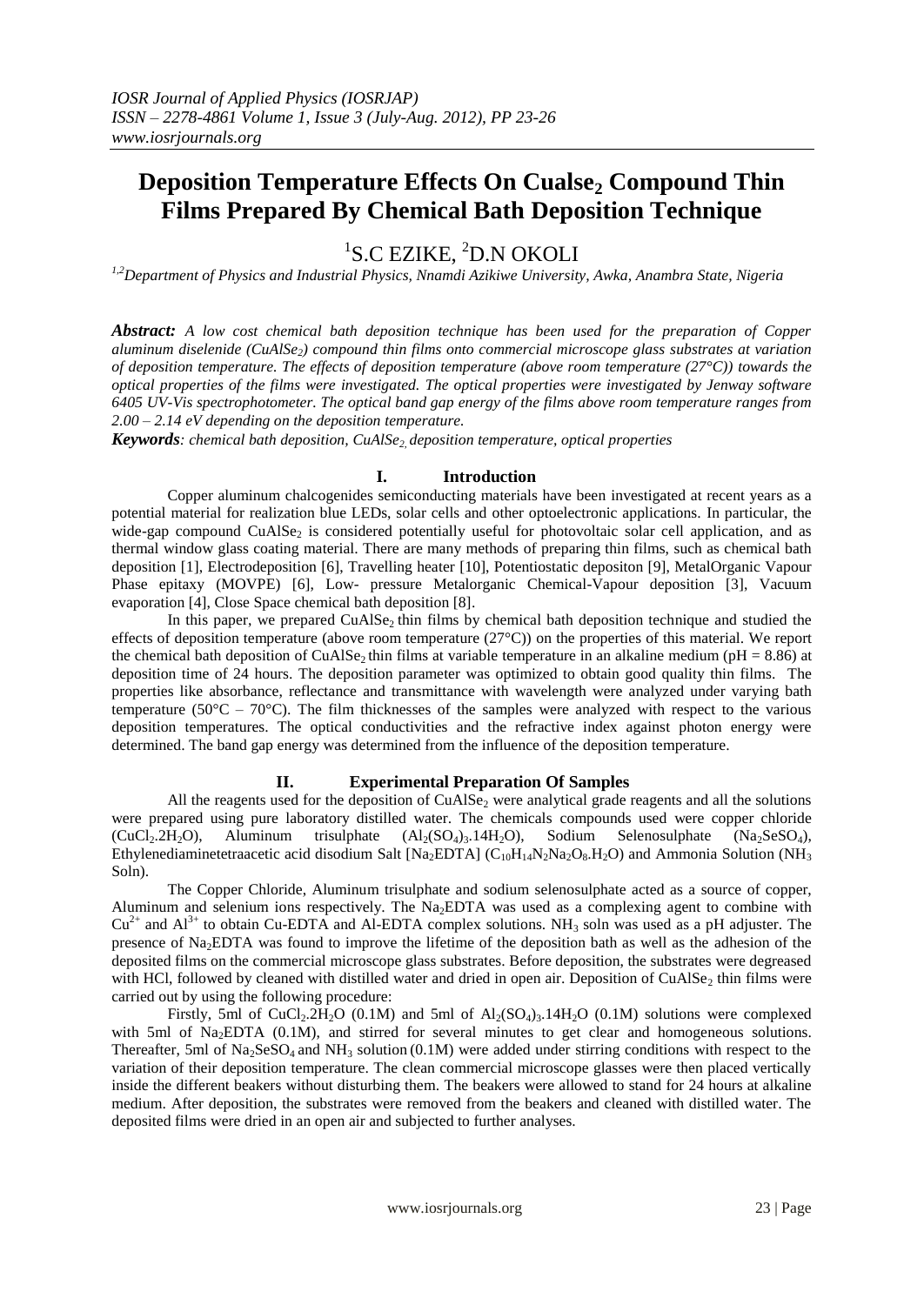# **III. Characterization Of Thin Films**

The optical characterization recorded the optical absorbance and transmittance carried out with the aid of Jenway Software 6405UV-VIS spectrophotometer. The optical absorption measurement was carried out in the wavelength range from 300 to 700nm using the UV-Vis spectrophotometer. The film-coated substrate was placed across the sample radiation pathway while the uncoated substrate was put across the reference path.

### **IV. Results And Discussion**

Fig. 1 shows the optical thickness of CuAlSe<sub>2</sub> thin films in the wavelength region from 300 to 700 nm at respective deposition temperature of 50°C, 65°C and 70°C. As seen, the film thicknesses increase as the bath temperature increase.

Fig. 2 shows the optical absorption spectrum of the compound thin films, which shows high absorption in the visible range of 420nm to 680nm indicating that these materials can be used for photovoltaic solar cell applications. The graphs show the increasing order of absorbance of samples as 20, 19 and 16 which has deposition temperature of 70°C, 65°C, and 50°C respectively. This shows that at minimum temperature of 50°C, highest absorbance of visible radiation occurred.

The graph of transmittance versus wavelength in fig. 3 shows that it is only sample 16 has low transmittance in general while others have high transmittance at UV region. Sample 19 has highest transmittance. This shows that it can be used for thermal window glass coating.

In fig. 4, the reflectance at the wavelength range of 380nm to 480nm for all samples is high. It shows that as the deposition temperature increases, the reflectance also increases. Sample 20 (70°C) has the highest reflectance value.

Fig. 5 equally shows the plot of optical conductivities versus photon energy. The optical conductivities of each sample increases linearly with the photon energy. Sample 16 (50°C) has the highest optical conductivity while sample 20 (70°C) has the least optical conductivity. It shows that samples with highest optical band gap energy will trap more energy from the sun. Therefore, it is expected to grow films below and at room temperature to enhance their conductivities.

Also figure 6 shows the plot of refractive index versus photon energy and we were able to see that each sample exhibited the same behavior at all photon energy levels. Sample 20 has highest refractive index value. This behavior shows that the compound thin films can be used in coating glasses since they have high refractive index values.

CuAlSe<sub>2</sub> being a direct band gap semiconductor, the absorption

coefficient in the region of strong absorption obeying the equation:

 $\Box$  = A(hv- E<sub>g</sub>)<sup>1/2</sup>/(hv)

Where  $\Box$  is the absorption coefficient, h is the Planck constant, v is the radiation frequency,  $E_{\sigma}$  is the band gap energy and A is a constant which depends on the nature of the radiation. The linear nature of the plot indicates the existence of direct transition [4]. The band gap values found at variation of deposition temperature within the range of values 2.00 to 2.14 eV as in figure  $7a - c$ . The band gap energy decreases as the bath temperature increases.







Fig. 2: Graphs of absorbance versus wavelength for samples 16, 19 and 20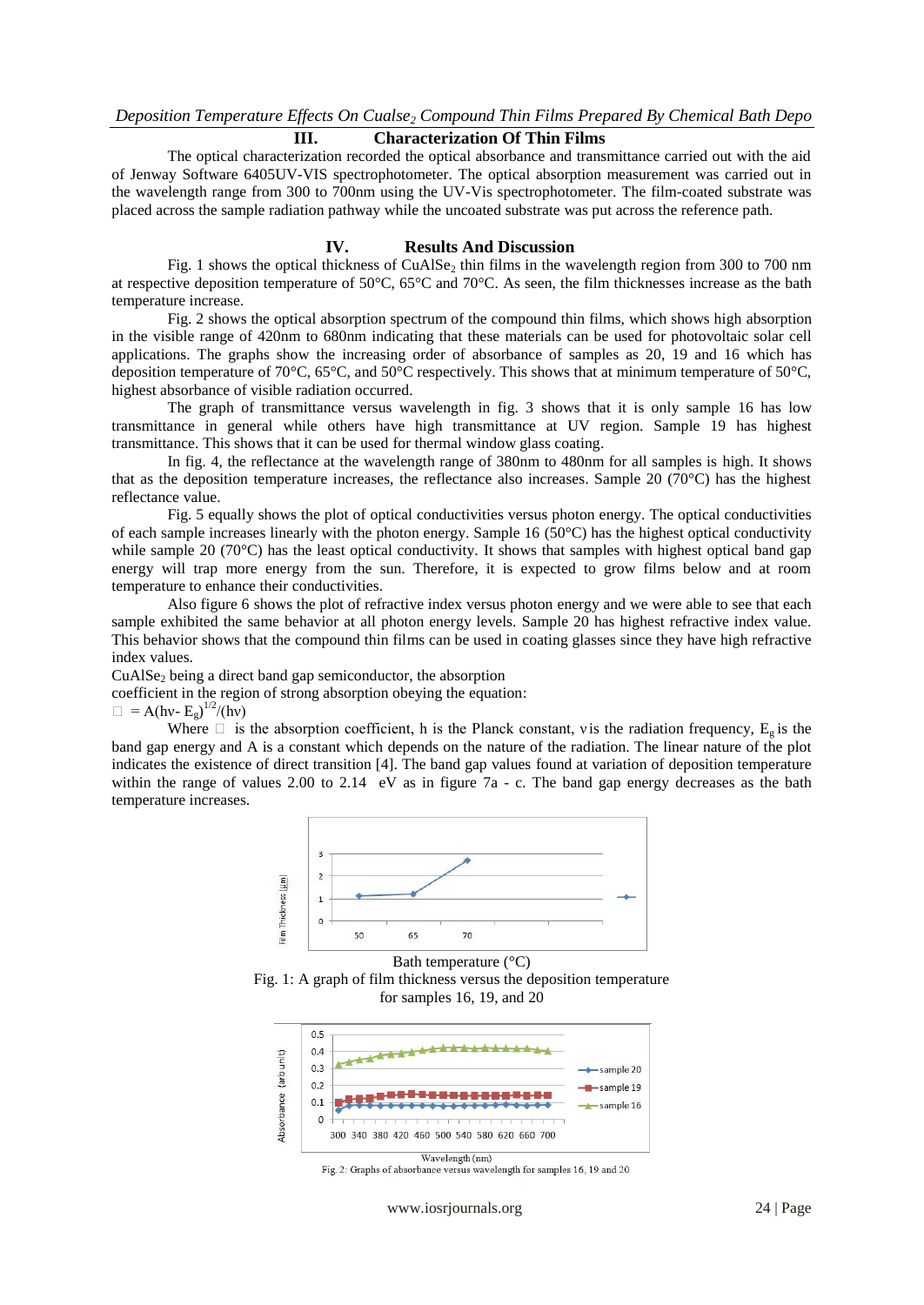![](_page_2_Figure_2.jpeg)

![](_page_2_Figure_4.jpeg)

 $\begin{array}{c} \textbf{Photo energy (g,y)}\\ \textbf{Fig. 5: Graphs of optical conductivity versus photon energy for samples 16, 19 and 20}\end{array}$ 

![](_page_2_Figure_6.jpeg)

Fig. 4: Graphs of reflectance versus wavelength forsamples 16, 19 and 20

300 340 380 420 460 500 540 580 620 660 700 Wavelength (nm)

![](_page_2_Figure_8.jpeg)

Fig. 3: Graphs of transmittance versus wavelength for samples 16, 19 and 20

 $0.4$ 

 $0.3$ 

 $0.2$ 

 $0.1$ 

 $\Omega$ 

Reflectance (arb unit)

sample 20

sample 19

sample 16